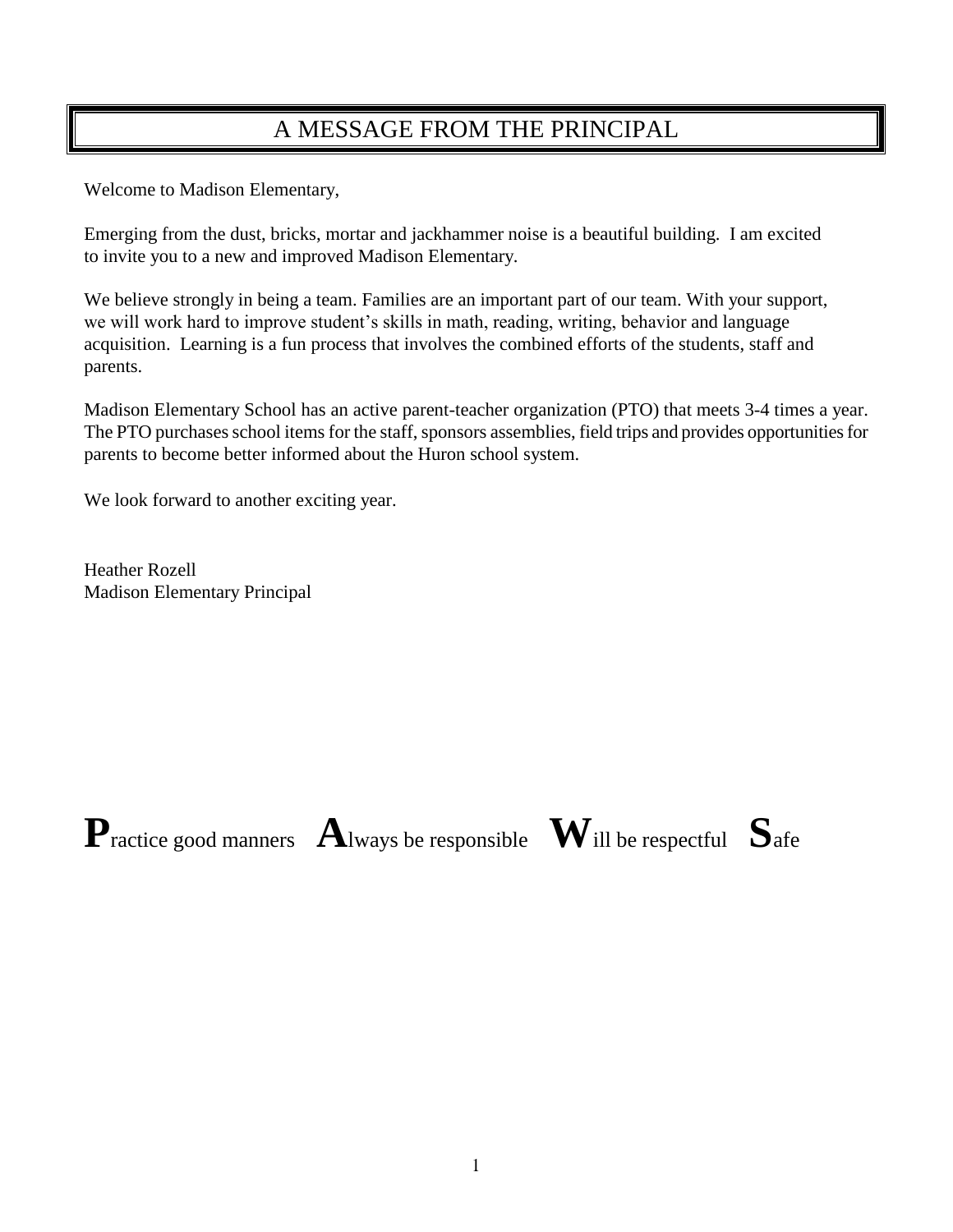## HURON SCHOOL DISTRICT MISSION/VISION STATEMENT

### **Mission Statement**

To develop lifelong learners through effective teaching in a safe and caring environment.

### **Vision Statement**

Educational excellence for every child – setting the standard others aim for.

## BELIEF STATEMENTS

An educational institution proceeds, based upon certain beliefs about children, schools, and society.

### **We believe . . .**

- 1) All children are capable of learning, achieving, and succeeding.
- 2) High expectations produce high achievers.
- 3) Our schools provide the opportunity and incentive to challenge each student to develop to the best of his/her ability.
- 4) Our greatest resource is people.
- 5) In the worth and dignity of the individual.
- 6) The primary responsibility of education begins in the home and is shared by the student, family, school, and community.
- 7) Our school system is accountable to our community.
- 8) That the acquisition of academic skills is the primary objective of our schools.
- 9) Our schools emphasize the development of technical and occupational skills.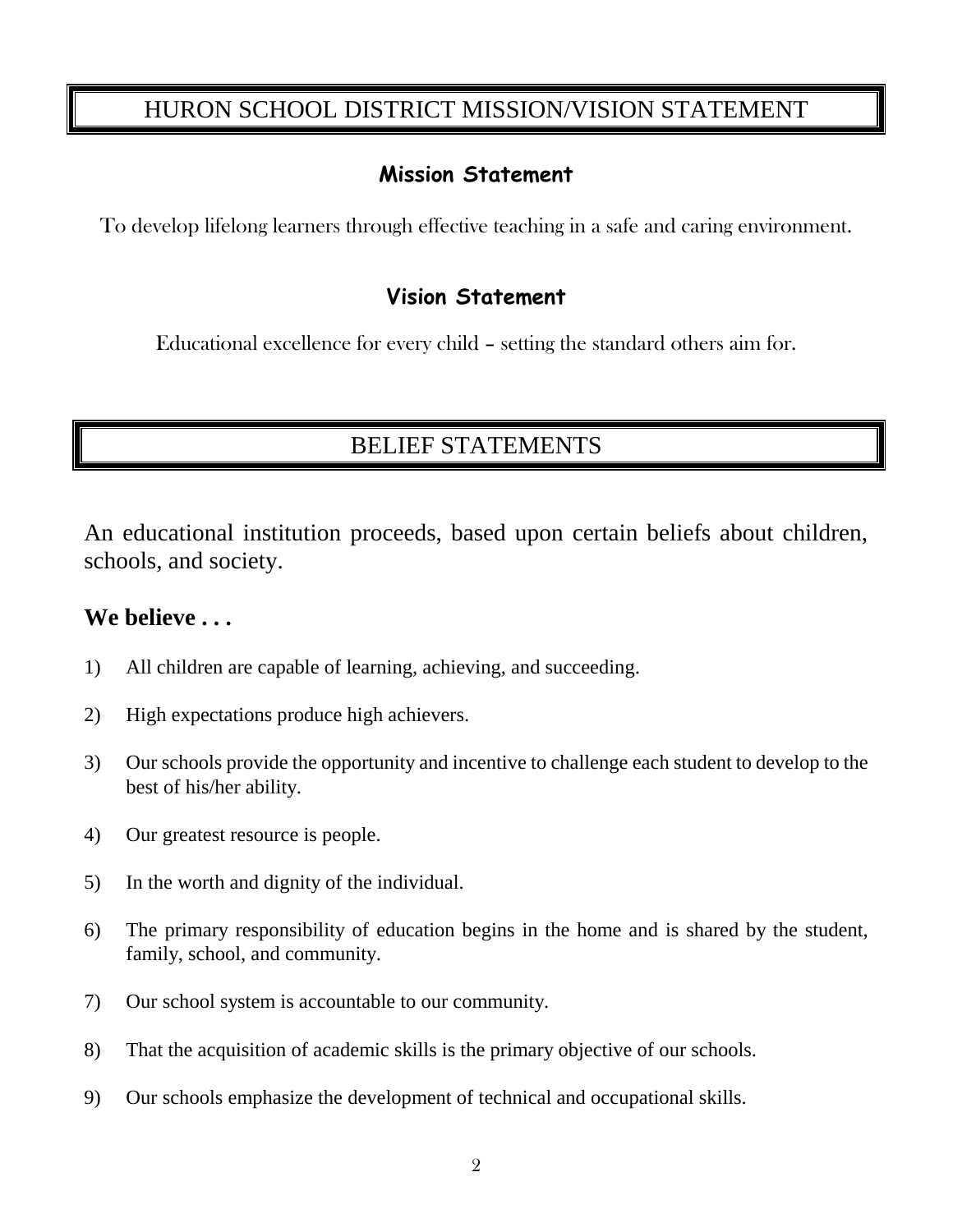- 10) Change is essential for growth and improvement.
- 11) In the ideals on which the constitution is based and that educated and involved citizens are essential for a democratic society.
- 12) A quality school system enhances the quality of the community.
- 13) In the interrelationship of personal virtues, civic values and ethical conduct.
- 14) Schools assist in the development of the whole child.

## STUDENT EXIT OUTCOMES

As a result of emphasis in our instructional program, students will demonstrate the knowledge and skills to:

- Link key concepts in the areas of language arts, mathematics, science, and social studies.
- Use various technologies to develop products of high standards which are intellectual, artistic, practical, physical, and original.
- Problem solve, including: -accessing, organizing, summarizing, interpreting, and producing information. -making logical decisions. -distinguishing fact from opinion. -generating effective solutions to problems.
- Communicate, including: -reading, writing, listening, and speaking effectively for both general information and recreation. -reading and interpreting technical information. -understanding and developing non-verbal skills. -recognizing that the arts are a form of human communication.
- Practice American citizenship, including: -understanding how government operates at the community, state and national level. -understanding a wide variety of community and world cultures in which different governments operate. -promoting responsible care of the environment.
	- -developing an understanding of the benefits of the economic system of free enterprise.
- Be productive in the world of work, including: -following directions, practicing timeliness, and demonstrating initiative. -developing responsibilities associated with the variety of roles required in the work place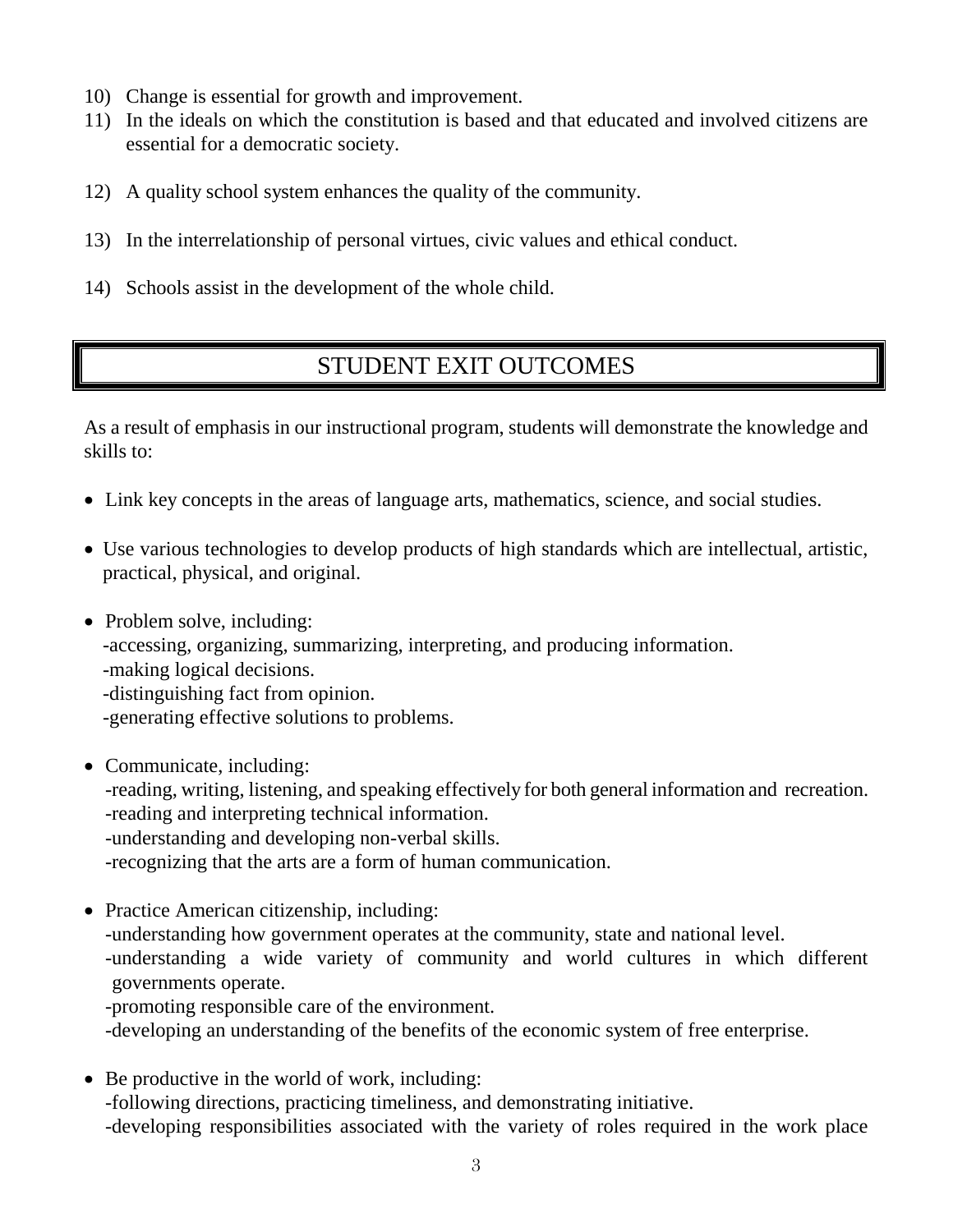(i.e., team member, leader, facilitator, and independent worker).

-identifying appropriate strategies to achieve success in the workplace.

- Maintain physical, social and emotional well-being, including -understanding the importance of health and safety skills as related to self and others. -understanding the importance of health and safety skills as related to self and others. -acquiring necessary skills for recreational/leisure activities.
	- -recognizing the value of participation in both cooperative and competitive activities.

## **MADISON ELEMENTARY SCHOOL COMPACT**

We feel it is very important to have the school and home working together to ensure your student receives the best education possible. In order to promote that idea, each year we have our students, parents, and staff members sign the following School Compact:

As a Student, I Will:

\*believe that I can learn and will learn.

\*always do my best in my work and behavior.

\*show respect for myself, my school, and other people.

\*come to school prepared with my homework and supplies.

As a Parent/Guardian I Will:

\*see that my student attends school on time.

\*provide a home environment that encourages my student to read and learn.

\*communicate regularly with my student's teacher.

\*show respect and support for my student, the teacher and the school.

As a Teacher, I Will:

\*believe that each student can learn.

\*show respect for each student and his/her family.

\*provide an environment conductive to learning.

\*seek ways to involve parents in the school program.

\*demonstrate professional behavior and a positive attitude.

As a Principal, I Will:

\*provide an environment that allows for positive communication between the students, parents, and teachers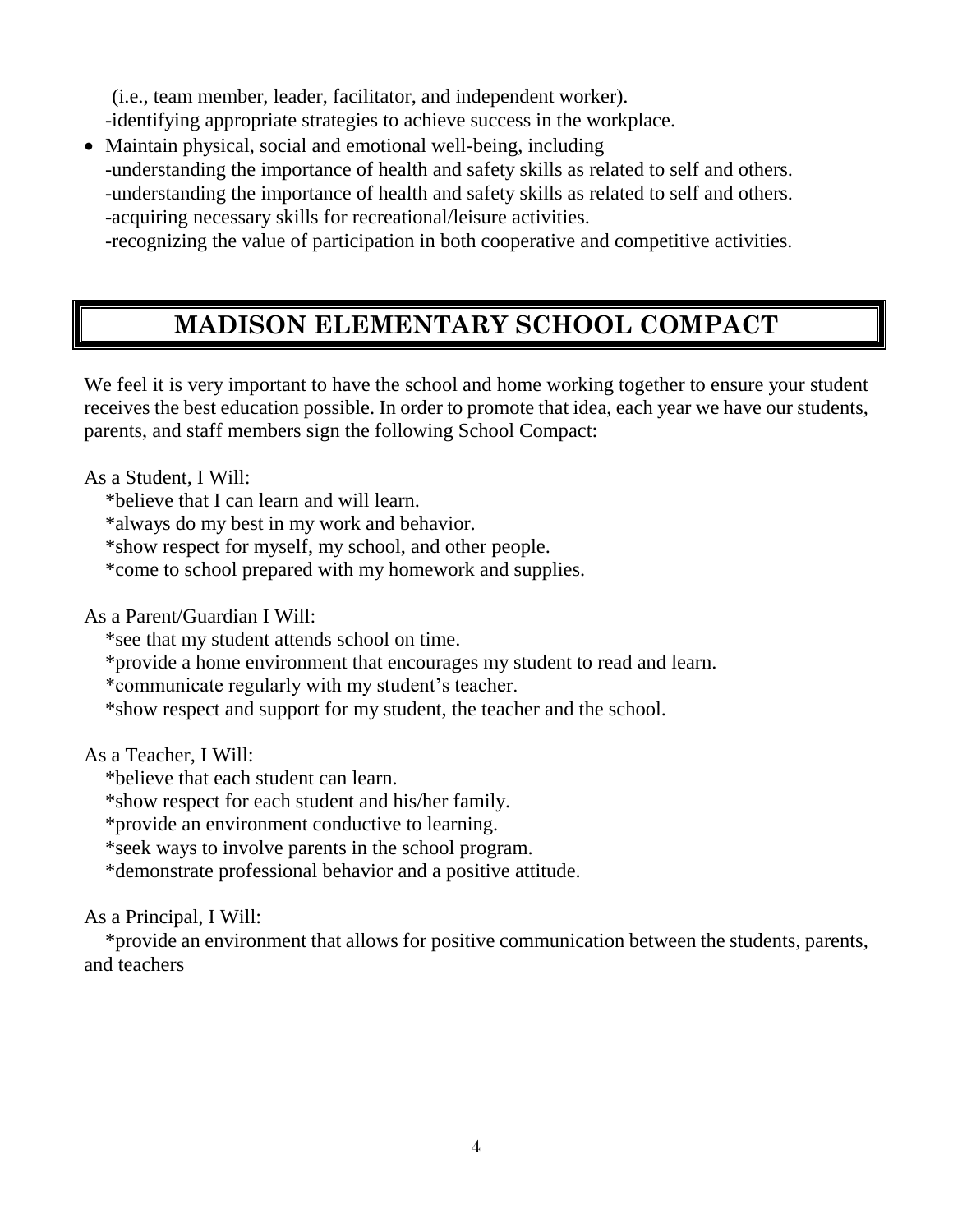## HELPING YOUR CHILD

- Children are eager learners and there is a lot that can be done at home to stimulate their growth and development. Many learning activities should be planned within the family.
- Parents who read books usually have children who read books. Reading aloud to children is an excellent practice because it develops their interest in reading.
- Once your child has learned to read, listen to him/her when he/she brings a book home, and share your child's enthusiasm and interest.
- Enrich your child's reading through visits to the library.
- Encourage your child to take part in family conversations and take time to answer questions about why things happen.
- Show an interest in your child's reports of his/her experiences.
- Show your child that writing serves many purposes. After your child has learned how to write, give him/her opportunities for writing notices, letters and nametags.
- Make your child aware of how you use math in daily living.
- Enrich your child's life with family trips and excursions, encouraging him/her to be curious by calling attention to the world around him/her.
- Impress upon your child the need for sufficient sleep, well-balanced meals and adequate exercise.
- Teach your child proper hygiene habits, and make him/her feel responsible for his/her personal care and cleanliness.
- Teach your child to obey policemen/women and traffic signs and warn him/her never to talk or ride with strangers.
- Urge your child to play with children of his/her age and participate in a variety of play activities.
- Try to provide proper paper, crayons, scissors, paste and other materials for your child to use in doing creative art work at home. Show interest in the creative work your child does and praise him/her for all efforts.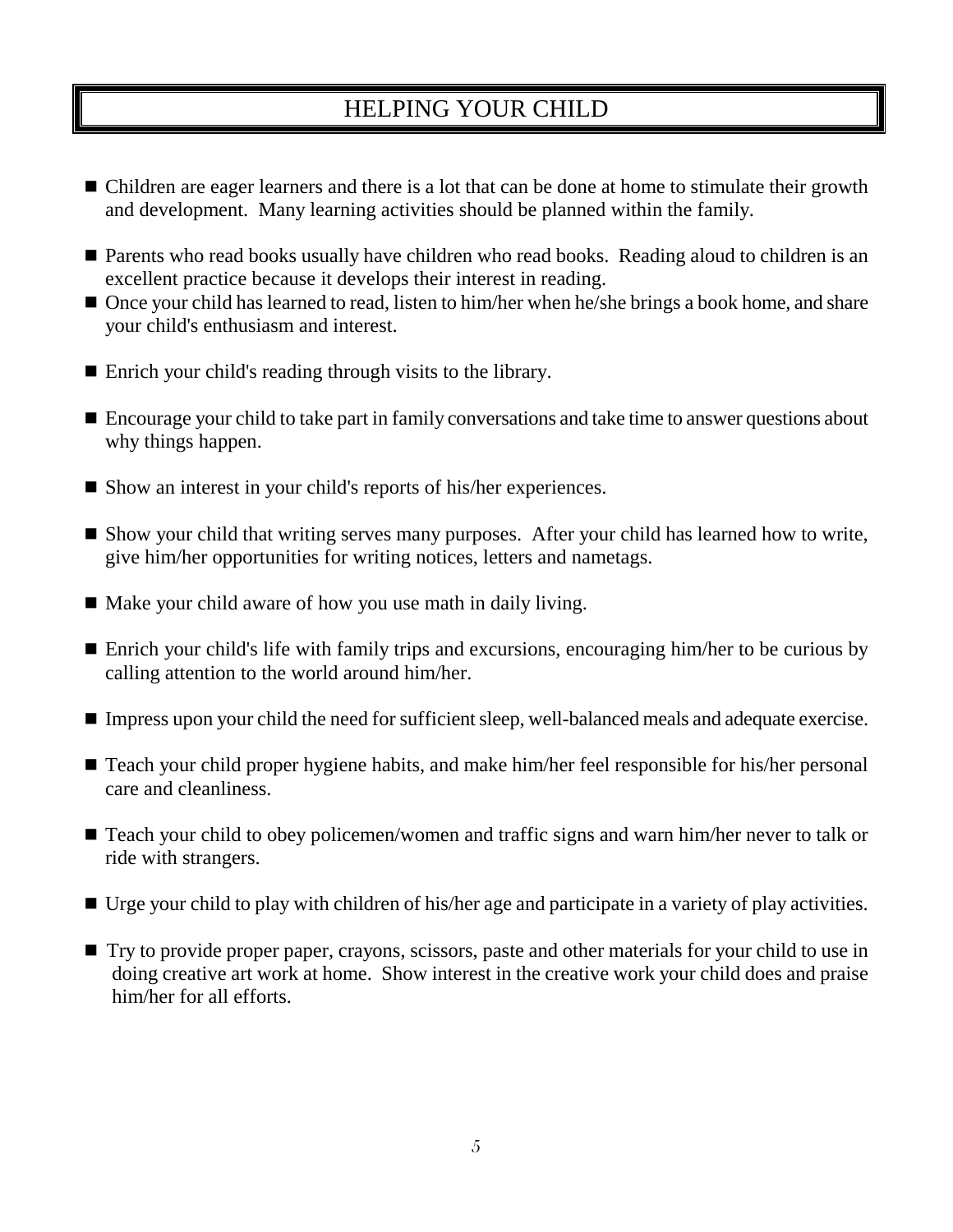#### SECTION 504/AMERICANS WITH DISABILITIES ACT PARENT/STUDENT RIGHTS IN IDENTIFICATION, EVALUATION, AND PLACEMENT

*The following is a description of the rights granted under Section 504 to students with disabilities. The intent of the law is to keep you fully informed concerning decisions about your child and to inform you of your rights if you disagree with any of these decisions.*

You have the right to:

- 1. Have your child take part in and receive benefits from public education programs without discrimination because of his/her disability;
- 2. Have the school district advise you of your rights under federal law;
- 3. Receive notice with respect to identification, evaluation, or placement of your child;
- 4. Have your child receive a free appropriate public education. This includes the right to be educated with students without disabilities to the maximum extent appropriate. It also includes the right to have the school district make accommodations to allow your child an equal opportunity to participate in school and school-related activities;
- 5. Have your child educated in facilities and receive services comparable to those provided to students without disabilities;
- 6. Have evaluation, educational and placement decisions made based upon a variety of information sources and by persons who know the student, the evaluation data and placement options;
- 7. Have your child receive special education and related services if he/she is found to be eligible under the Individuals with Disabilities Education Act or Section 504 of the Rehabilitation Act;
- 8. Have transportation provided to and from an alternative placement setting at no greater cost to you than would be incurred if the student were placed in a program operated by the district;
- 9. Have your child be given an equal opportunity to participate in non-academic and extracurricular activities offered by the district;
- 10. Examine all relevant records relating to decisions regarding your child's identification, evaluation, educational program and placement;
- 11. Obtain copies of educational records at a reasonable cost unless the fee would effectively deny you access to the records;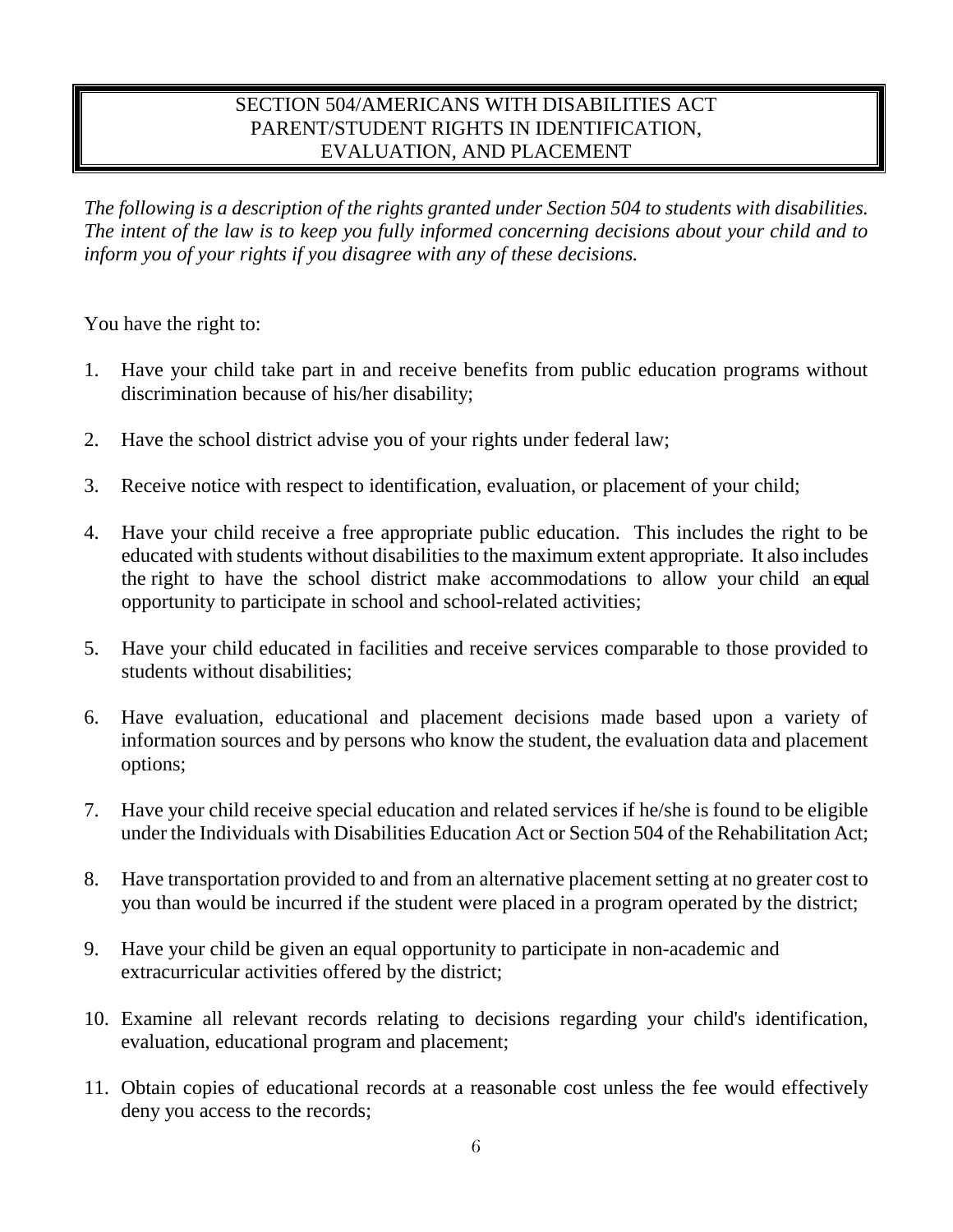- 12. A response from the school district to reasonable requests for explanations and interpretations of your child's records;
- 13. Request amendment of your child's educational records if there is reasonable cause to believe that they're inaccurate, misleading or otherwise in violation of the privacy rights of your child. If the school district refuses this request for amendment, it shall notify you within a reasonable time and advise you of the right to a hearing;
- 14. File a 504 grievance if you have a disagreement with the school;
- 15. Request mediation or an impartial due process hearing related to decisions or actions regarding your child's identification, evaluation, educational program or placement. You and the student may take part in the hearing and have an attorney represent you;
- 16. File a complaint with Mrs. Lori Wehlander, Coordinator, Arena, 150 5<sup>th</sup> St SW, Huron, SD 57350 (605-353-6997) or to the Regional Director, Dept. of Education, Office of Civil Rights, 10220 North Executive Hills Blvd.,  $8^{th}$  Floor, Kansas City, MO 64153-1367. Phone: 816-880-4202; TDD: 816-891-0582; E-mail: [OCR-KansasCity@ed.gov](mailto:OCR-KansasCity@ed.gov)



Any questions in regard to 504 or the Americans with Disabilities Act should be directed to your child's building administrator.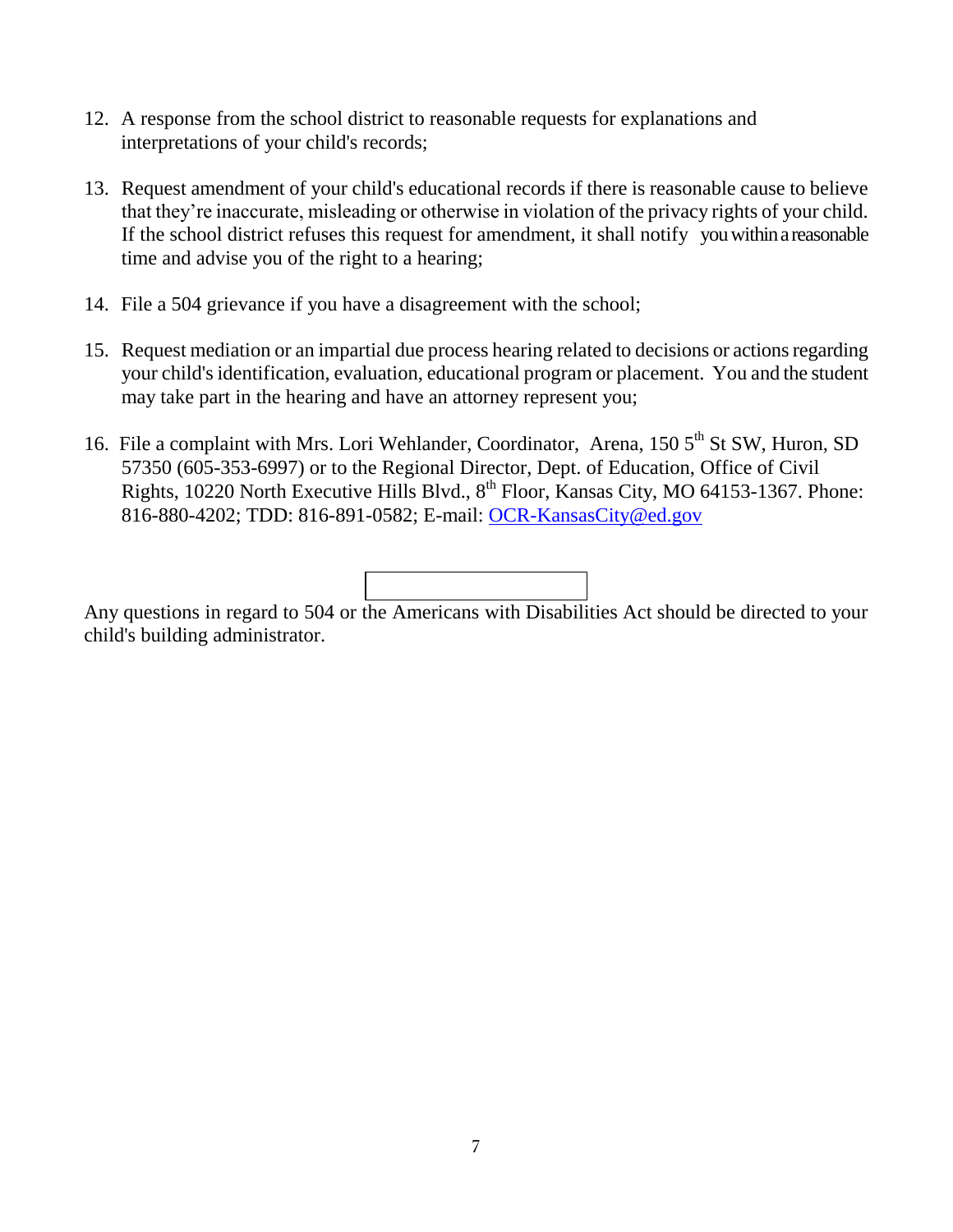# Welcome to Madison School

Madison School is located at 1634 Idaho SE. Our phone number is 353-7885.

### **Madison School Staff**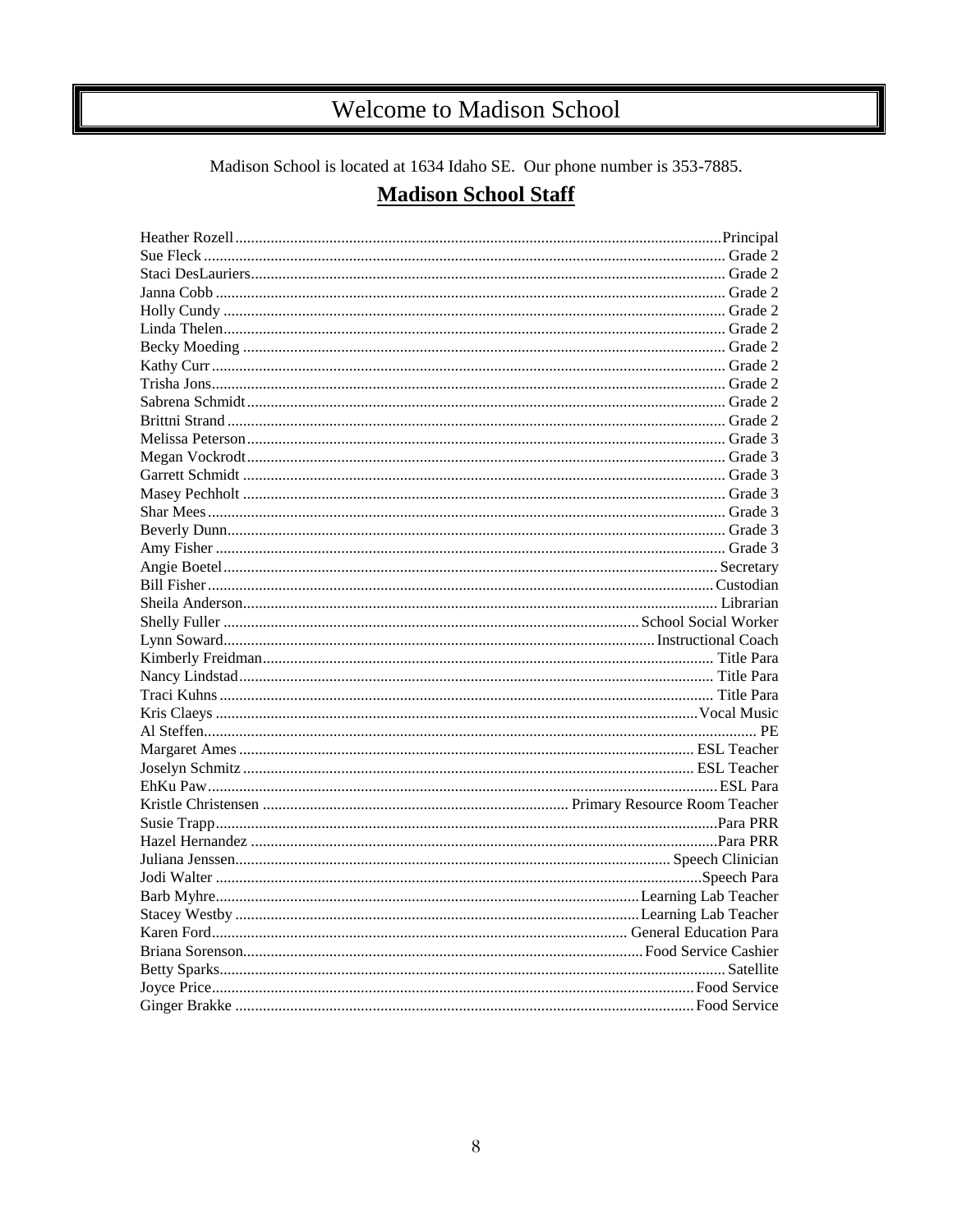## **GENERALLY SPEAKING**

### **Assessment**

Various state and local assessments are used throughout the school year to determine your child's level of achievement as well as their progress. These assessments include but are not limited to the following:

- NWEA/MAP Measure of Academic Progress (grades 2-3) fall, winter, spring
- Smarter Balance Assessment Grade 3

The results of these assessments may be shared with you during parent teacher conferences. You are invited to discuss these results with your child's teacher or principal at any time.

### **Attendance Information**

### **ARRIVAL**

Since there is no playground supervision before the starting times, *early arrival is discouraged.* However, permission will be granted for special circumstances. Breakfast will be served at each school prior to the beginning time listed below. Parents will need to contact their individual school for the exact time for breakfast.

All children are urged to return home or to their after school supervisor immediately after school. This is essential so that parents or after school provider will know where their children will be playing. Parents are asked to encourage their children to do this each day.

### **MADISON SCHOOL HOURS FOR GRADES 2-3 8:15 – 3:10**

### **ABSENCE**

When your child will be absent, please contact the school as early as possible. If your child is staying with someone else during your absence from the city, please inform the school.

A child may be excused at 11:30 or after 2:30 for piano lessons if the teacher and principal agree that the child can afford to be away from school at these times.

When it is necessary to pick up your child from school before regular dismissal time, please contact the school as soon as possible. When your child has been absent because of a contagious disease (measles, mumps, chicken pox; not flu or cold), he/she must have written permission to return to school. You may obtain permission from the school nurse by making an appointment at the High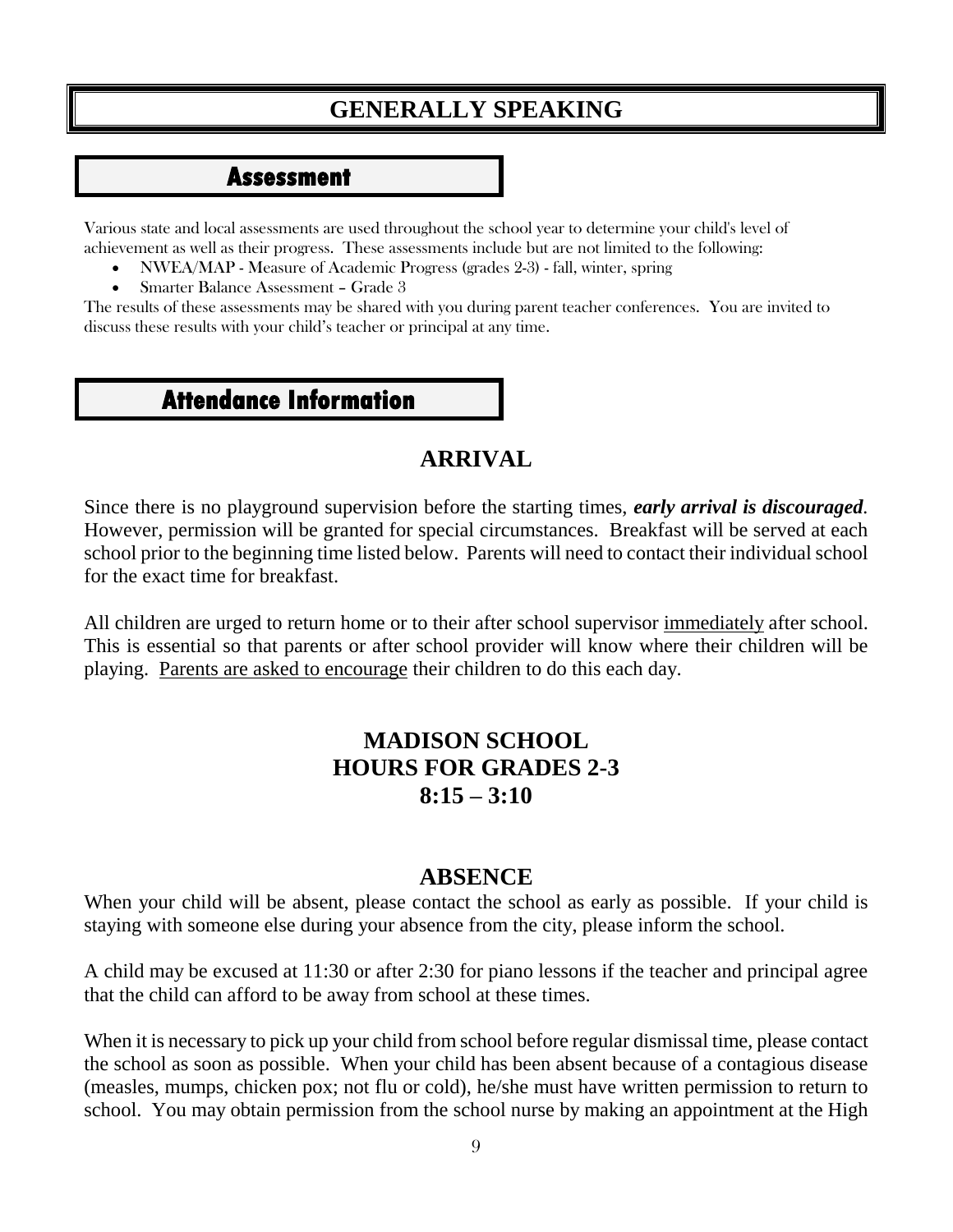School. You may also get written permission from your doctor or the county health nurse if that is more convenient for you. Your child will be sent home if they have a fever of greater than 100.0 degrees, and may return to school after 24 hours without a fever. The fever should be less than 100.0 degrees without the use of fever reducing medication for 24 hours.

Please send a note to your child's teacher when he/she is to leave for an appointment.

### **INCLEMENT WEATHER**

KIJV and KOKK will announce school closings during inclement weather. Parents are encouraged to check the "Closeline" on KELOLAND for school cancellations/delays. There is a link on our district webpage. AlertNow system will call all students with this information as well.

When school is in session but the weather is extremely cold or wet, children will be asked to come into the building before the regular time.

### **Attire**

Temperatures vary greatly in the early fall and late spring. We would offer the following suggestions:

| Temperature | School/Playground Attire          |
|-------------|-----------------------------------|
| Below 60    | Coats/jackets and/or long sleeves |
| Above 60    | Short-sleeved clothing/shorts     |
|             | (please use discretion)           |

 **Bike** 

Bike locks are recommended and all bikes need to be stored in the bike racks. Bikes helmets are recommended but not required.

## **Breakfast/Lunch Program**

The federal government subsidizes a school lunch and breakfast program. A lunch and/or breakfast ticket for ten meals is available. It is recommended that students who plan to eat school lunch/breakfast on a regular basis buy a ticket. Free or reduced lunches and breakfasts are provided on the basis of need. A morning/afternoon milk program is available for students who wish to participate. Children who bring their own lunch should mark their lunch container with their names.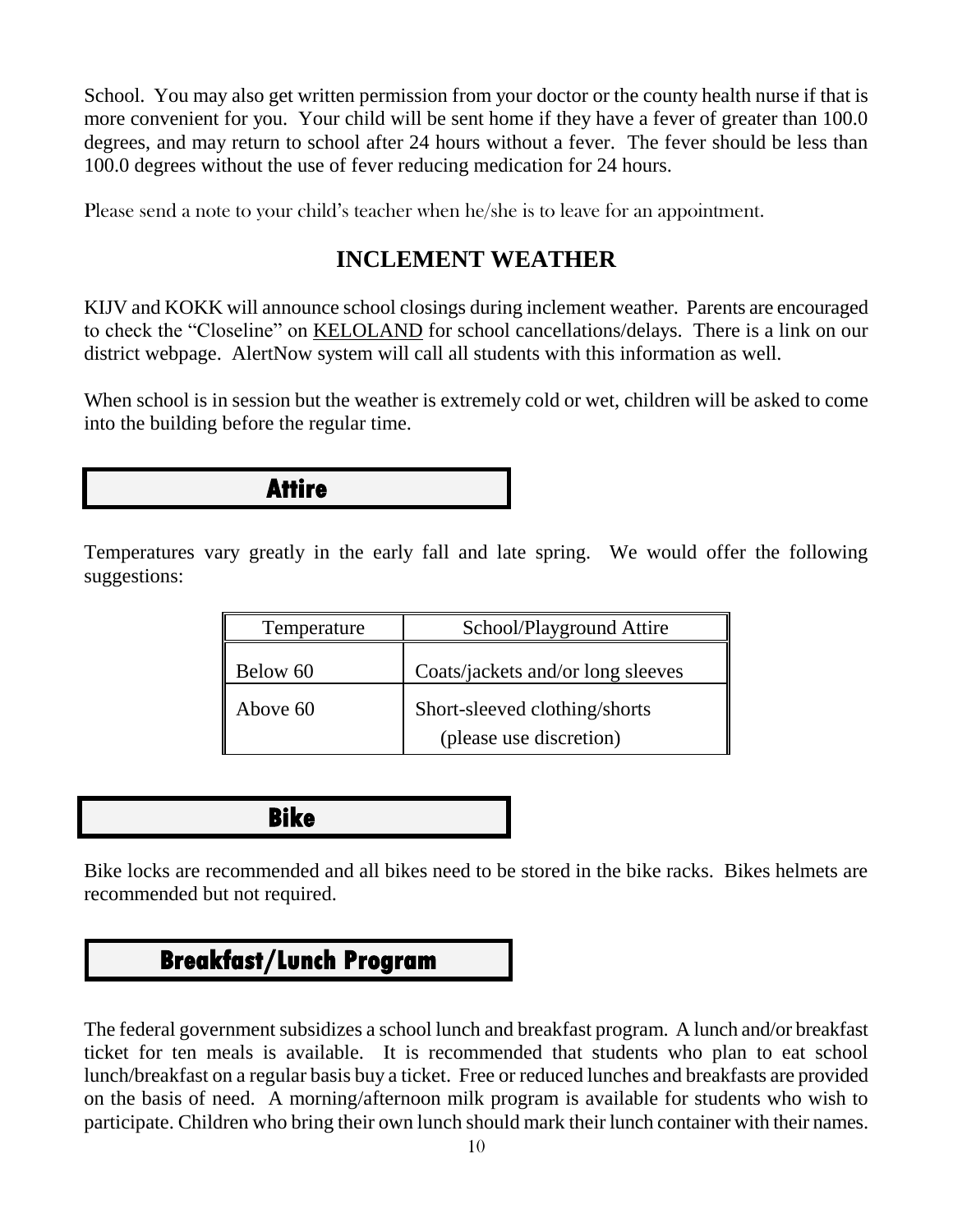Parents are encouraged to occasionally eat lunch with their child. Please call the school by **9:00** a.m. if you plan to join your child for lunch.

# **Care Bus Rules & Safety**

- 1. The bus driver is in full charge of the students and the bus. The driver's relationship with the students should be on the same level as that of a teacher in the classroom. Bus transportation for students is not entirely a right but is a privilege, conditioned upon courteous behavior and obedience to the established rules. The safety of the bus and its passengers demands cooperation from the students. It shall be the duty of the driver to report to the school administrator the names of any students who persist in violating the rules and regulations. It may be necessary to temporarily withhold bus privileges from those students who fail to cooperate accordingly.
- 2. Students shall obey all instructions from the school bus driver and authorized student monitors.
- 3. Students shall occupy the seat assigned to them, if seats are assigned.
- 4. The same courteous conduct as is expected in the classroom is to be observed while on the bus. Ordinary conversation is permitted. Loud and vulgar language is not permitted.
- 5. Students must be on time at the designated bus stops; the bus cannot wait beyond its regular time schedule for tardy students.
- 6. Students must not stand in the traffic lanes while waiting for the bus.
- 7. Students will assist the driver in keeping the interior of the bus clean, sanitary and in orderly condition. Students are not to discard waste paper or rubbish on the floor or out of the windows of the bus.
- 8. Students will not open or close the windows without the permission of the bus driver. Students must not, at any time, put hands, arms or heads out of the bus windows.
- 9. Students must not move about inside the bus or try to get on or off the bus while it is in motion.
- 10. Students will immediately report to the driver any damage occurring to the bus.
- 11. Students are to follow the instructions of the driver when entering/leaving the bus and when crossing a road or highway.
- 12. Students must await the signal from the driver to cross a road or highway, then cross promptly. The crossing should be made approximately 10 feet in front of the bus and in full view of the driver.
- 13. Students desiring to leave the bus at other than their designated bus stop must present the driver a written permission from their parents.
- 14. Students will be courteous to the driver, fellow students and the general public.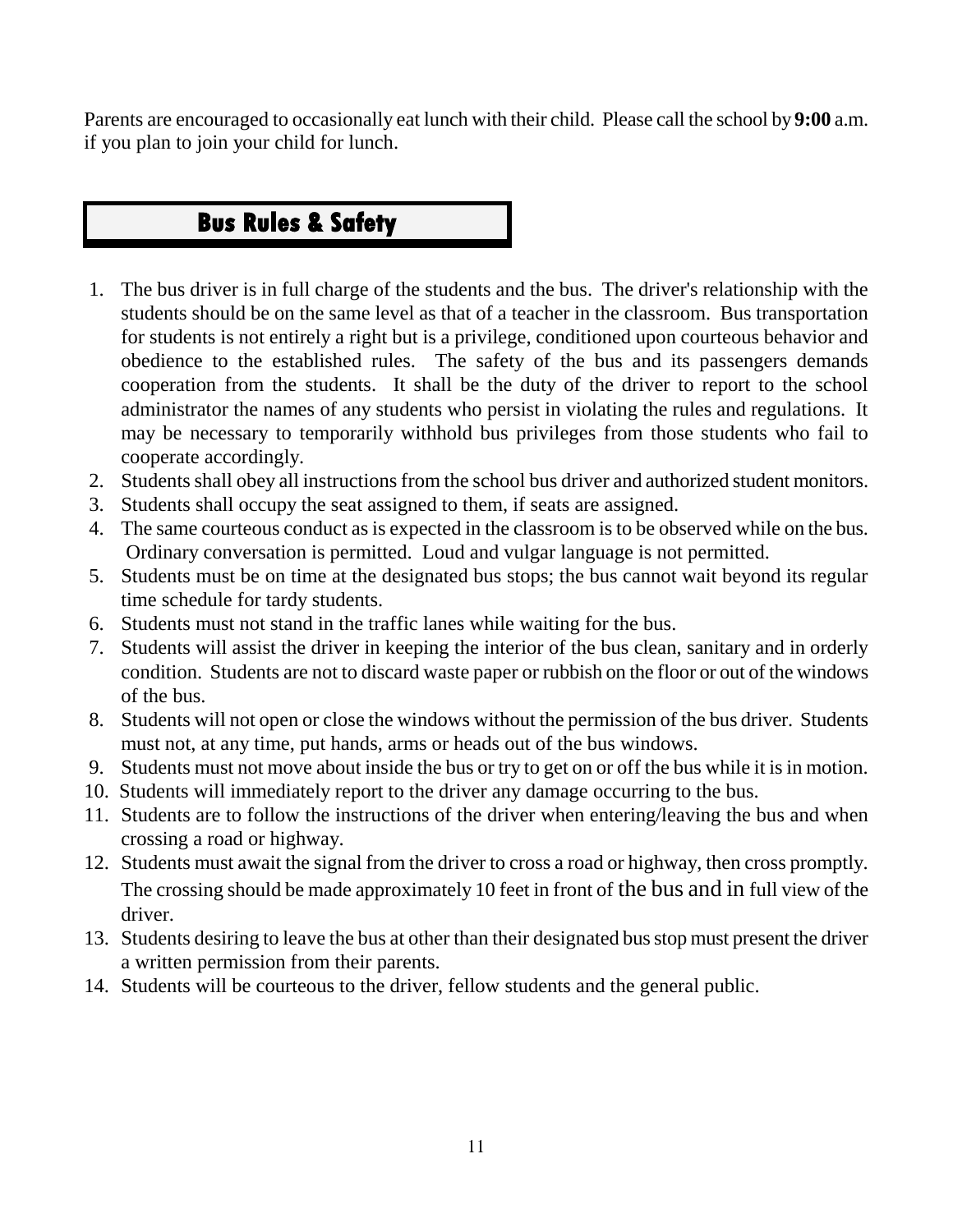Failure to observe these rules as determined by the principal, bus supervisor or bus drivers will necessitate the following action:

| 1st violation: Warning from the bus driver and a written report to the school |  |
|-------------------------------------------------------------------------------|--|
| principal to be passed on to the parent.                                      |  |

2nd violation: Notice to parents and suspension of bus privileges for five school days.

3rd violation: Notice to parents and suspension of bus privileges for ten school days.

Notice to Parents - Continued violations could result in further ten-day suspensions or suspension of bus privileges for the remainder of the school year. If this action is taken, parents will have the opportunity to visit with the bus driver, the bus supervisor, and the principal.

Parents' and students' complete support and cooperation with the bus rules/regulations and disciplinary action is needed at all times to ensure the continued safety for bus students to and from school.

# **Care of School Property**

Please help your child develop a sense of responsibility for school property. Instilling in students respect for all public facilities promotes good citizenship. Parents will be held financially responsible for damages to school property incurred by their child.

Students will be assessed a fine for lost or damaged books.

## **Change of Address**

Please notify the school of any change of address or telephone number. If you plan to move out of town or transfer from one school area to another, please notify the school office in time to prepare the necessary withdrawal or transfer information.

### **Conferences**

Parent-teacher conferences provide an opportunity for a discussion of your child's work. Conferences are held twice a year. A unified effort of home and school is important for the child's happiness and success. Parents are invited to consult with the teacher or principal at any time.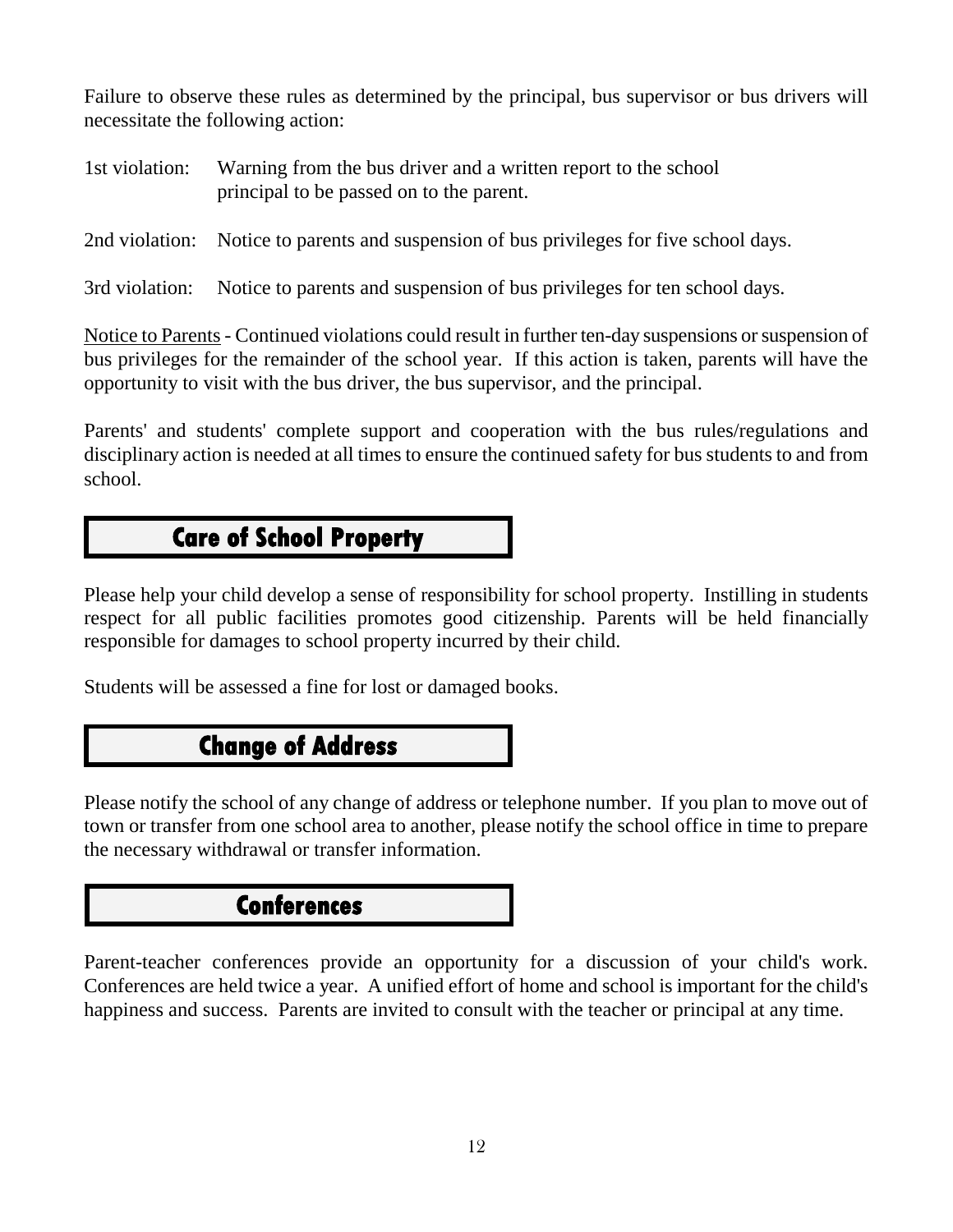## **Crossing Streets**

Please instill in your child the correct procedure for crossing streets. Students should cross at crosswalks only. With many parents picking up students at dismissal time, the area around the school can be hazardous.

## **Discipline**

Each elementary school has a discipline procedure that is followed.Questions concerning the procedure should be directed to the school principal. Madison Elementary is a PBIS, (positive behavior intervention and supports) school. Our students and staff use the PAWS approach to encourage positive behavior.

**P**-practice good manners **A**-always responsible **W**-will be respectful **S**-safe

## **Educational Services**

The following education programs/services are available to elementary age children and families in the Huron Public Schools:

- ► Elementary Counseling Program
- ► Developmental Learning Classroom
- ► Preschool for Children with Special Needs Program
- ► Language, Speech and Hearing Services
- ► Visually Handicapped Services
- ► Learning Lab Program
- ► Resource Room Program
- ► Nursing Services
- ► ESL Program
- ► School Social Workers
- ► Social Learning Classroom
- ► Physical/Occupational Therapy Services
- ► Instructional Coach
- ► Interpreting Services
- ► Home Liasons
- ► Tiger Afterschool Program (TAP)

Contact your building principal or your child's teacher if you wish for further information about these programs and/or services.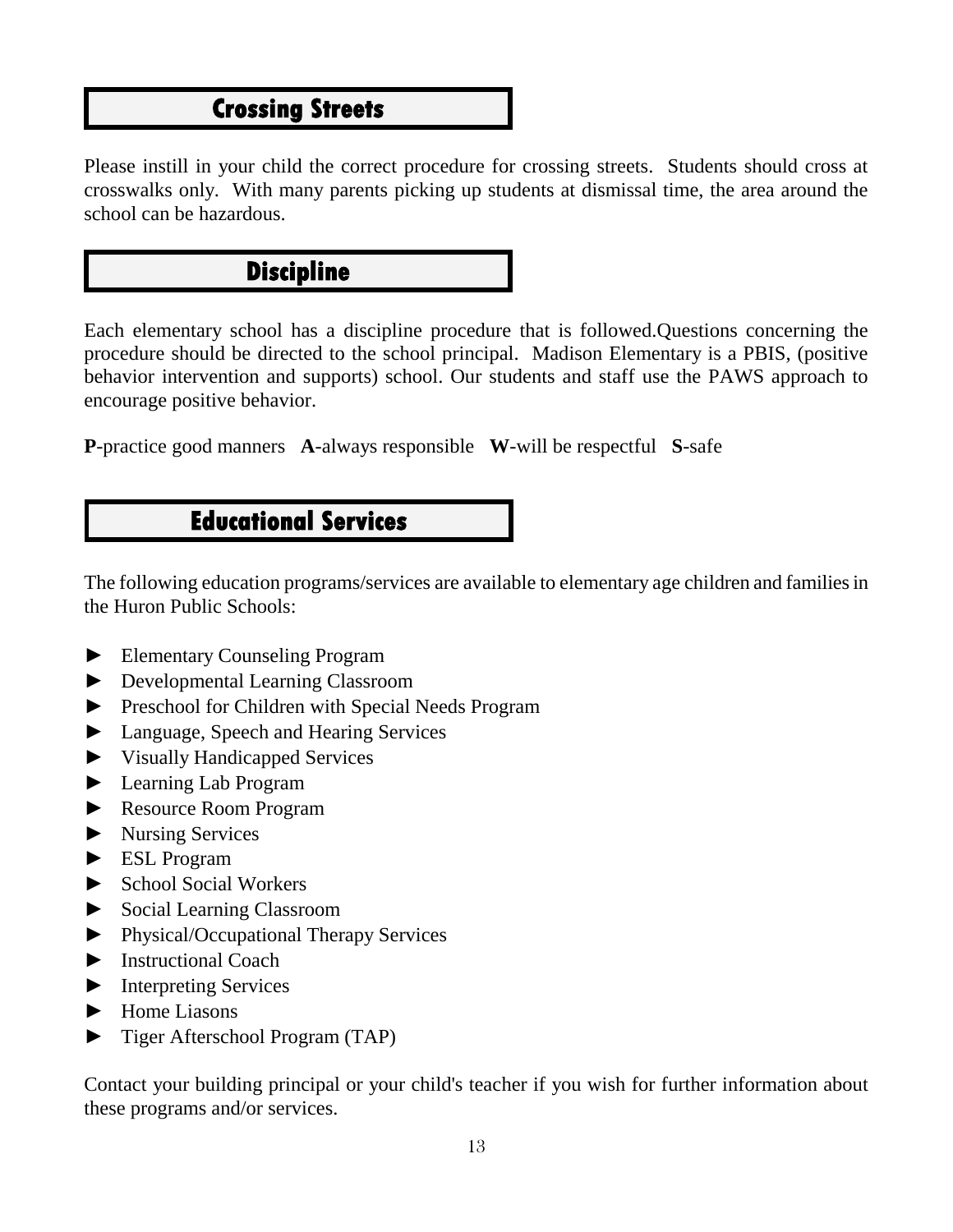## **Electronic Devices**

Electronic devices such as iPods, iPads, radios, CD players, MP3 players, headphones, cell phones, pager type devices, and cameras are not to be used or carried while school is in session, unless specifically approved by their teacher. If students are observed to be using or are in possession of one of these devices while school is in session, without permission, the item will be confiscated and may be picked up in the principal's office at the end of the day. If the item continues to be a disruption, it may be confiscated and *only* returned to a parent/guardian. Students choosing to bring these electronic devices, do so at their own risk. The school is not responsible for lost or stolen electronic devices. Laser lights and other nuisance items are not permitted in the building at any time.

## **Emergency Locations**

Provisions are made for emergency locations in each school area. These locations will be used for the children in the event of any evacuation necessary, as in the case of fire or other emergency during school hours. Your principal will inform you of the emergency locations. Lockdown procedures are reviewed yearly and plans are on file at each building.

## **Gym Use**

Sponsoring adults may utilize the school gym for scouting, basketball practice, etc. Arrangements can be made through the school office. A certificate of liability is needed or a school employee needs to attend all practices. An agreement needs to be signed by all responsible parties.

## **Immunization Requirements**

South Dakota Codified Law (SDCL 13-28-7.1) requires any pupil entering school shall, prior to admission, be **required** to present to school authorities certification from a licensed physician that he or she has received a test, or are in the process of receiving, adequate immunization for childhood diseases.

This law applies to all children entering a South Dakota school system for the first time. At a **minimum**, these requirements are:

### **A. Pre-Kindergarten Program Requirements**

- 1. Four doses of DTP vaccine.
- 2. Three doses of OPV (polio).
- 3. Two doses of MMR administered after 12 months of age.
- 4. One dose of Hib vaccine administered after 12 months of age (Hib is not required after the 5th birthday).
- 5. Two doses of Chicken pox vaccine after 12 months of age.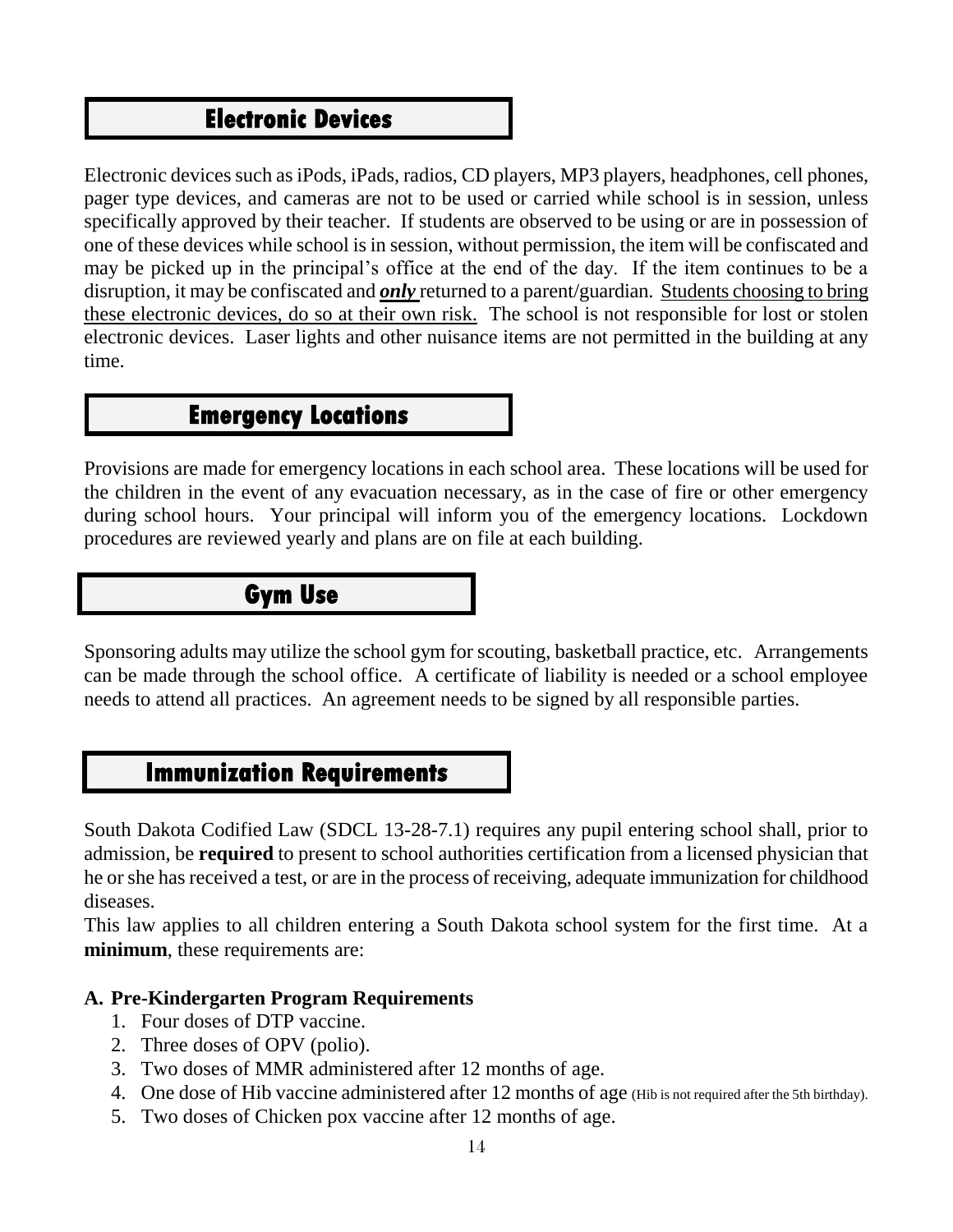Certificates of Immunization on Pre-Kindergarten children will remain in the child's school record and be updated as additional immunizations are given. These certificates are NOT to be sent in until the child enters Kindergarten.

Complete dates of immunization (Month/Date/Year) are strongly encouraged to be used on the Certificate of Immunization, or a legible copy. Series complete or check marks will not be accepted.

### **B. Kindergarten Immunization Requirements**

- 1. Four or more doses of DTP vaccine. At least one dose must have been given after the age of four, (children over the age of seven receive Td).
- 2. Three or more doses of Trivalent Oral Polio vaccine) (OPV) or enhanced Inactivated Polio Vaccine (IPV). At least one dose must have been given after age four. OPV can be given up until the 18th birthday.
- 3. Two doses of MMR vaccine administered after 12 months of age, with a minimum interval of 30 days between these doses OR physician diagnosed measles. -Two doses of rubella vaccine administered after 12 months of age with a minimum interval of 30 days OR having demonstrated serological evidence of rubella antibodies. -Two doses of mumps vaccine administered after 12 months of age with a minimum interval of 30 days.
- 4. Two doses of Chickenpox vaccine administered after 12 months of age with a minimum interval of 30 days.

**Law requires verification of chicken pox vaccination or a written statement that your** 

 **child has had chicken pox.**

## **Keeping Children After School**

Children are sometimes kept after school to finish work or for disciplinary reasons. Some children may stay a few minutes after school to help with room duties. Children are given permission to call home to explain their reasons for staying after school, should the time exceed 15 minutes. All other children should be out of the building by 3:15, except those who are participating in extra-curricular activities and the after school program. These activities generally do not last beyond 5:30 p.m.

## **Leaving School Grounds**

Children are not permitted to leave the school or playground before the regular dismissal time unless permission has been given by the principal or their designee. If students leave the school grounds without permission, the school resource officer may be called. Bus students are to remain on the school grounds until bus pickup time. For safety reasons, if a child is to eat lunch at a place other than at home or school, *written or verbal* notice from the parent to the principal should be given *before* lunch .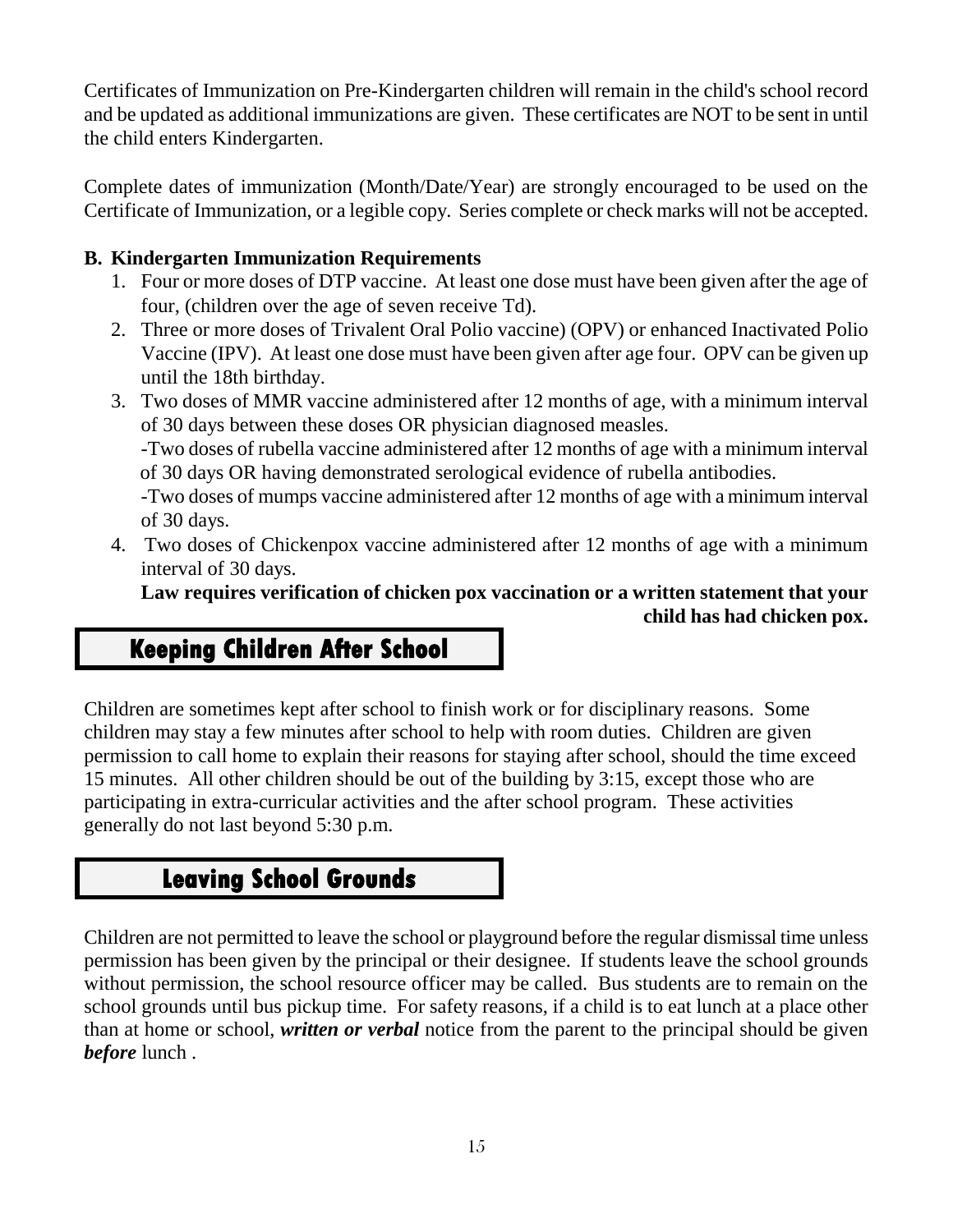## **Lost & Found**

An area for lost and found articles is kept at school. Please look in this area when you visit school, as many children do not easily recognize their own clothing. Please mark boots and coats when possible. Articles not claimed after a period of time are given to charitable organizations.

## **Medication at School**

No medication, prescription or non-prescription, will be administered to a child at school without meeting the following requirements:

1. **All medication must be brought to school in the original labeled container.** 

**2. Medication must be age appropriate and FDA approved; no vitamins/herbal treatments given at school.**

**3. Completed authorization and release for medications form must be on file, including the parent/guardian signature for non-prescription medications, and both the parent/guardian and prescribing healthcare provider signatures for all prescription medications. Medication concerns or questions shall be directed to the school nurse.**

### **Messages**

When coming to school to pick up your child, give a message, or deliver school items please stop at the office. This will eliminate the unnecessary disruption of classes.

### **Money**

Students are discouraged from bringing money to school other than for school related purposes.

## **Parent & Community Involvement**

Citizens from the community are encouraged and invited into the school to provide additional learning experiences in the curriculum. Individuals interested in volunteering their services or expertise to the school are encouraged to contact the school office. Volunteers are needed to assist teachers as room parents. Fingerprinting will be required if the volunteer hasn't been fingerprinted in the last 5 years.

As part of their classwork, pupils are also taken on trips to places of interest in the community. These trips are valuable because they offer concrete learning experiences and opportunities for training in courtesy, citizenship, and safety.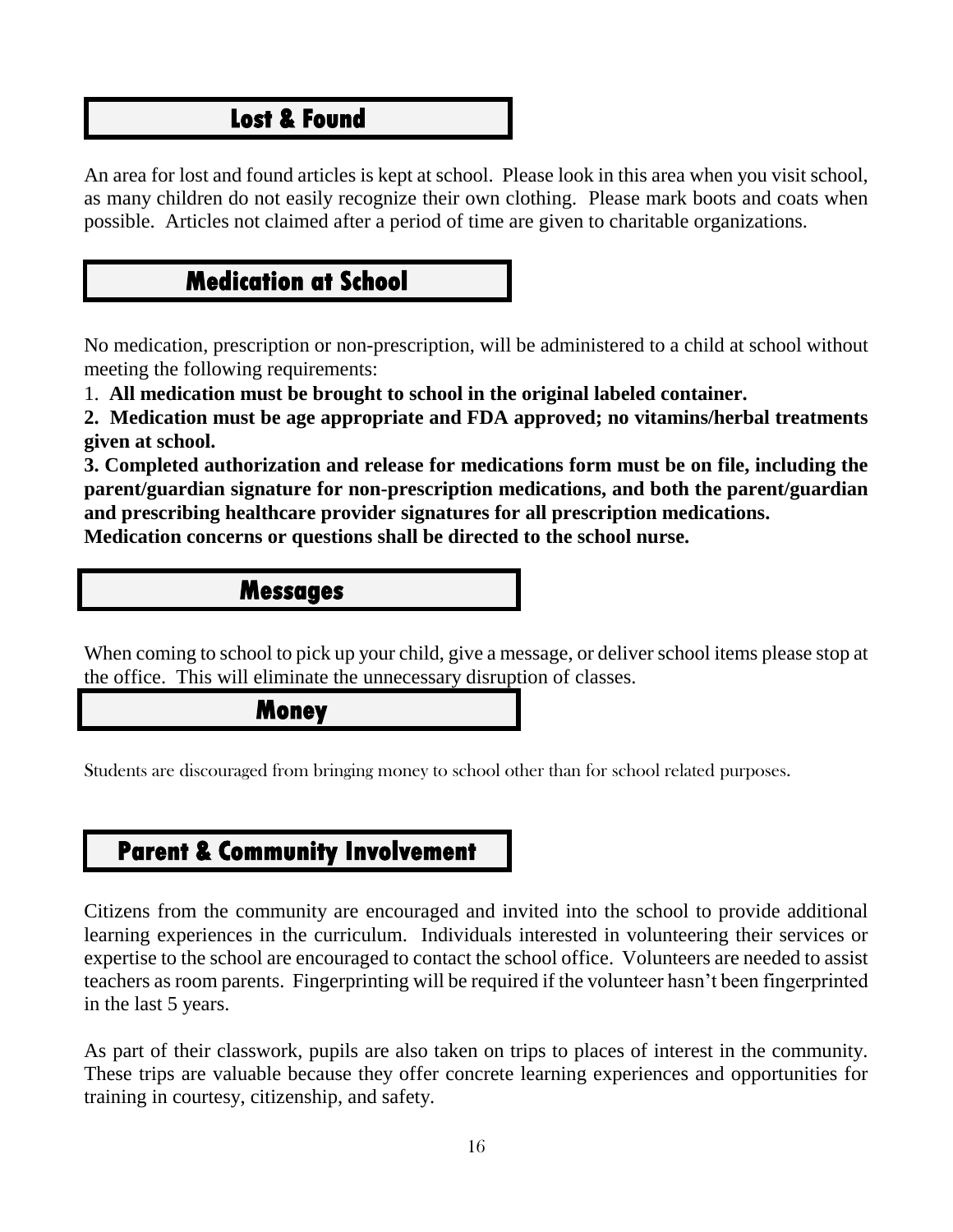Parents are encouraged to become involved with their local school community by becoming active members in their schools parent-teacher organization. You will be receiving information from your school regarding school organizations.

## **Party Invitations**

Invitations to private parties, May baskets, Valentines, etc., should be sent to school for distribution only when *all children* in the classroom are included.

## **Physical Education**

Physical education class is enhanced when students wear appropriate clothing.

A student will need a note from home if the parent does not want him/her to participate on a given day due to illness. If the student is not to take part in PE class for an extended period (one week), a statement from a doctor will be needed.

Using physical activity and withholding physical education class as punishment is prohibited.

## **Play Equipment**

Personal playground equipment brought to school from home is discouraged. If a basketball, football, etc. is brought, the child's name needs to be marked on the item. The District is not responsible for lost or stolen personal property that is brought to the school.

## **Report Card - Explanation of Progress**

The achievement markings that the child has earned explain the success the student has attained in a subject area in this grading period... Effort markings are shown to provide the level of participation the student has attempted during the grading period. Skill areas are provided to show the parent the essential abilities and their attainment needed in a subject area. The following is an explanation of the markings at the grade levels: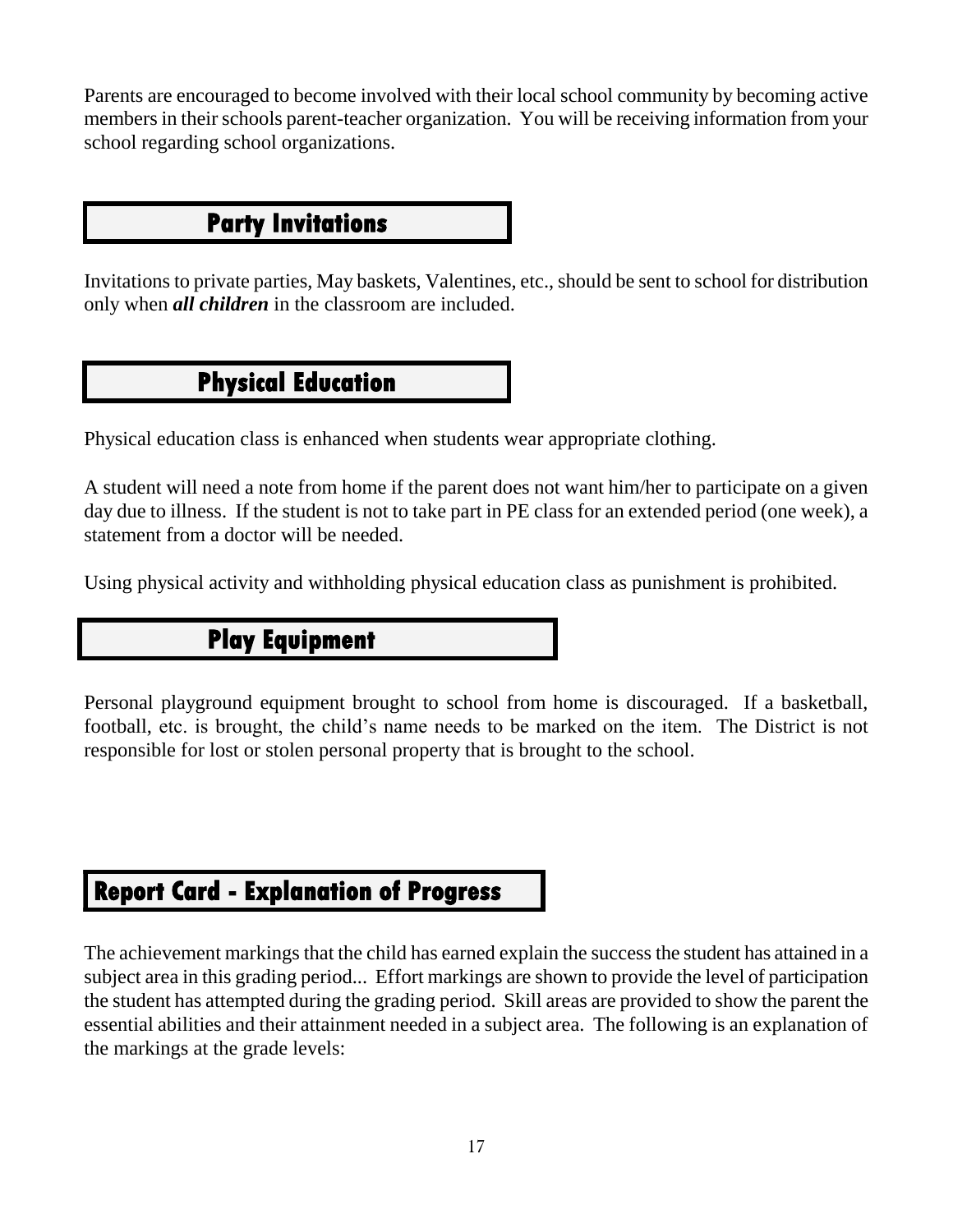### **GRADES 2 - ACHIEVEMENT MARKINGS**

#### **1 = Above Level**

Expected learning progression in academics at this marking level is exceptional and well above standards.

### **2 = On Level**

Expected learning progression at this grade level is adequate - at or above average standards.

#### **3 = Below Level**

Expected learning progression in academics need to improve to achieve minimum standards at this grade level.

#### **P = Progressing**

Learner may be below grade level but continues to show progress.

### **GRADES 2- EFFORT MARKINGS**

| O | $=$ | Outstanding           | Exceptional participation for ability  |
|---|-----|-----------------------|----------------------------------------|
| S | $=$ | <b>Satisfactory</b>   | Expected participation for ability     |
| L | $=$ | Limited               | Inconsistent participation for ability |
| U | $=$ | <b>Unsatisfactory</b> | Inadequate participation for ability   |

### **GRADE 3 - ACHIEVEMENT MARKINGS**

#### **1 = Above Level**

Expected learning progression in academics at this marking level is exceptional and well above standards.

#### **2 = On Level**

Expected learning progression at this grade level is adequate - at or above average standards.

#### **3 = Below Level**

Expected learning progression in academics need to improve to achieve minimum standards at this grade level.

#### **P = Progressing**

Learner may be below grade level but continues to show progress.

### **GRADES 3 - EFFORT MARKINGS**

- **O = Outstanding** Exceptional participation for ability
- **S** = **Satisfactory** Expected participation for ability
- **L = Limited** Inconsistent participation for ability
- **U = Unsatisfactory** Inadequate participation for ability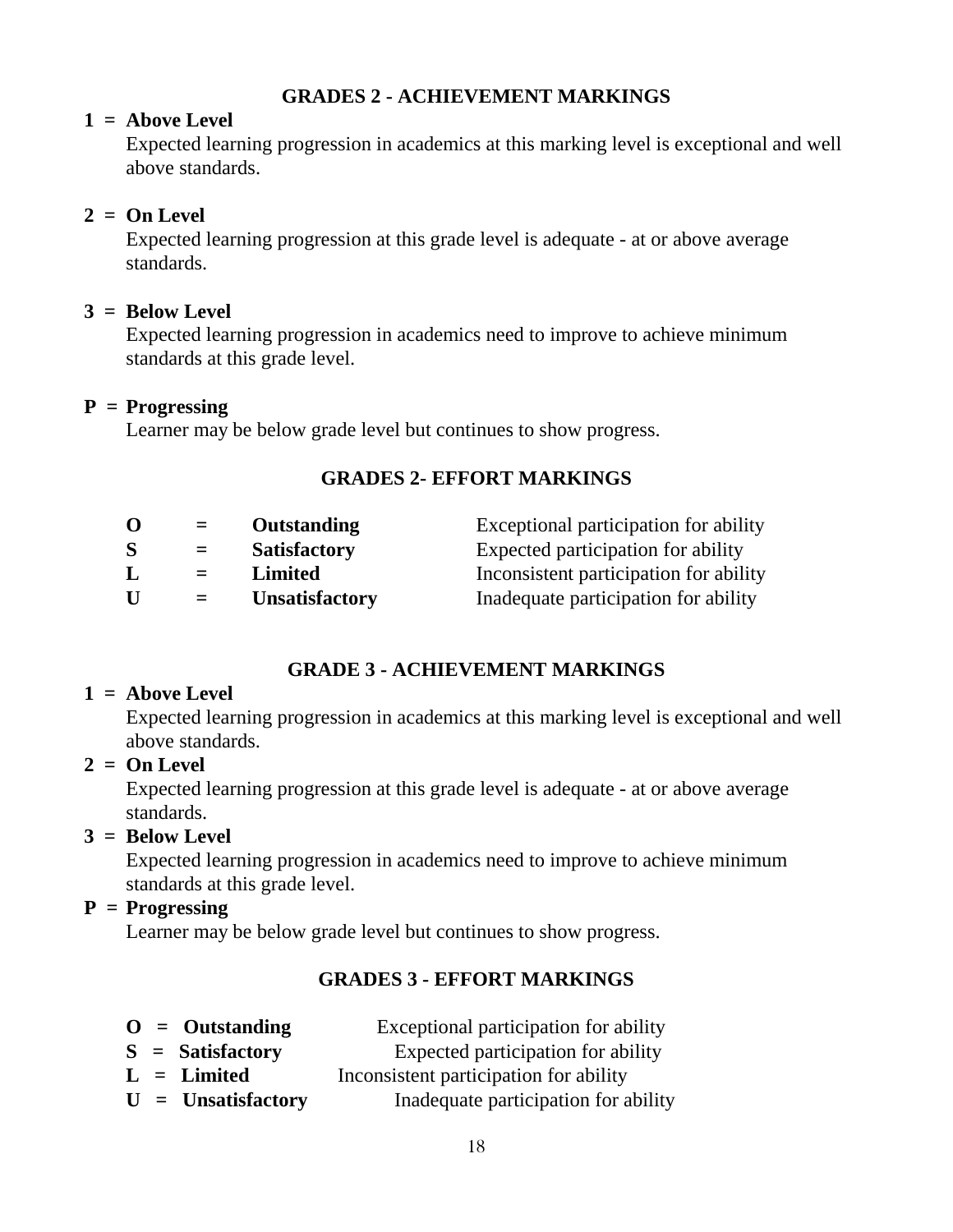### **Room Parties**

A short period of time may be set aside for room parties on different occasions. If parents wish to send a treat on those days or for a child's birthday, arrangements should be made with the teacher.

# **Safety Rules**

The safety of our students continues to be of utmost importance at Madison Elementary and throughout the Huron District.

To ensure the safety of your child and others, please follow these simple rules:

- 1. Do not park your car on the east side of the street (yellow curb) during morning drop off and afternoon pick up. The School Resource Officer has informed us that stopping to let your child off in the crosswalk is the same as parking/blocking a cross walk and considered a violation that can be ticketed.
- 2. If you need to go into the school during this time, park in the designated area across from the school or on the west side of the street.
- 3. Do not park or stop your vehicle in the areas designated for handicap parking (blue curb). There are both parents and students who need to utilize the designated parking.
- 4. Please have your child ready to get out of the car when dropping off.

#### 5. All students are to cross in the cross walks.

6. When picking up, do not wave to your child to cross the street. Please take time to get your child safely to and from your vehicle.

Monthly safety checks are done by the Police Department to assure that these steps for student safety are being followed and that all of our students are safe.

## **School Pictures**

School pictures are taken in the fall and the spring of the school year. A letter of explanation will be sent home prior to pictures being taken. The purchase of the pictures is voluntary.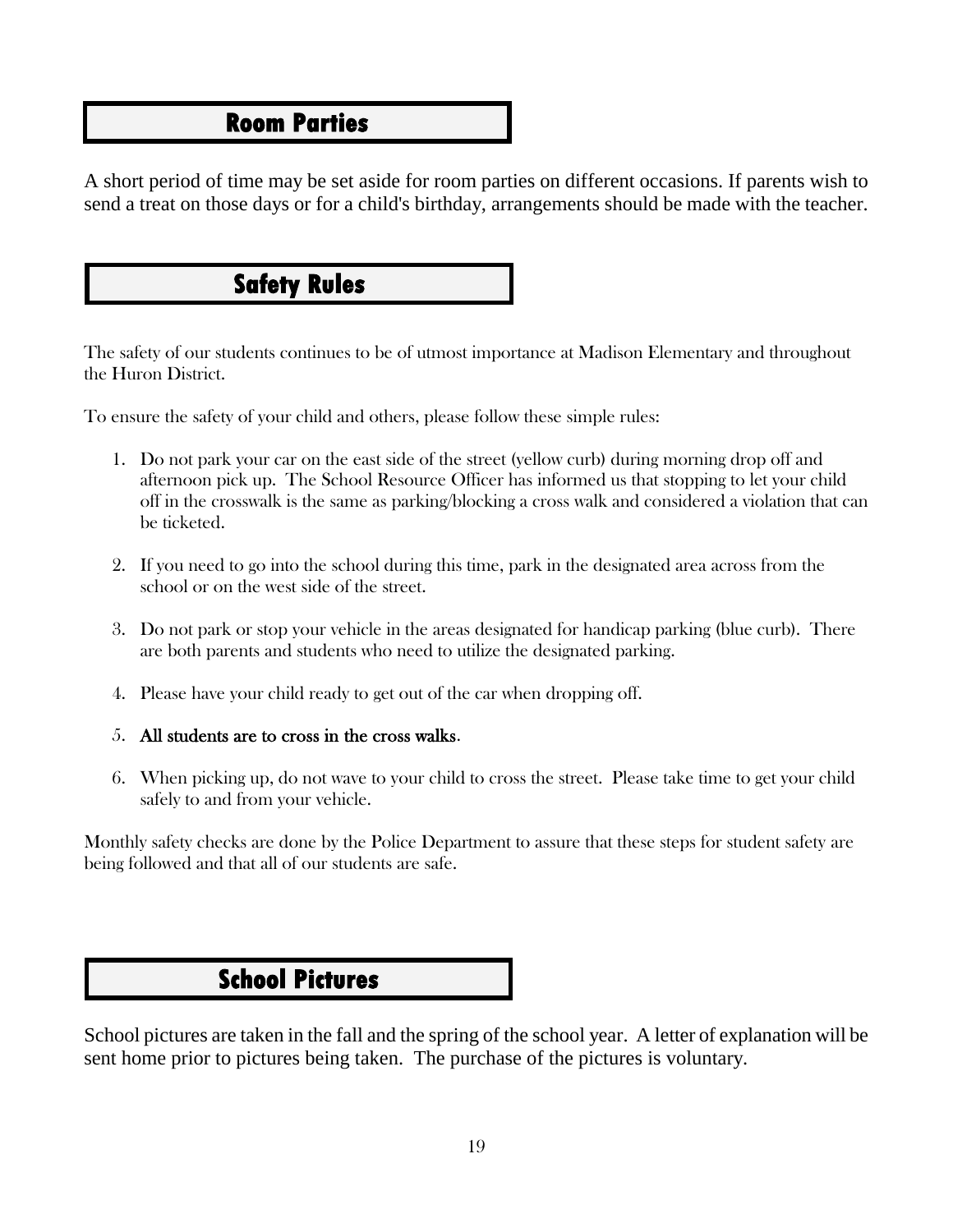## **Staying in During Recess**

Children may not remain in the building during recess time except at the request of parent, teacher, or the principal. If it is necessary for health reasons for a child to remain in the building during recess, a note from the parent must be written to the teacher. In the event of a long-term request, usually after the fifth day, a signed statement from the child's doctor may be required by the school's principal.

## **Student Records**

Release of Personally Identifiable Information Regarding Students or Former Students

#### Directory Information

Huron school district designates the following personally identifiable information regarding its students as directory information:

- -- name
- -- address and phone number
- -- date of birth
- -- school attending
- -- dates of attendance
- -- parents or guardian of student
- -- participation in school-recognized activities
- -- weight, height, age, and grade of members of athletic team
- -- awards received
- -- individual and group photographs pertaining to school activities
- -- similar information which denotes accomplishment or achievement

#### Right of Parent, Guardian, or Student to Prohibit Release of Information

A parent, guardian, or student over 18 years of age may refuse to permit the release of any of the directory information by notifying the principal of the student's school in writing which of the above directory information may not be released in respect to the particular student. Such notification may be made at any time.

### **Telephone Usage at School**

Children must have permission from their teacher or office staff to use the school telephone. Each classroom has a telephone.

*The telephone call must concern illness or school business.* Asking permission to play at a friend's house after school is not considered business. Special transportation after school should be arranged before the child leaves for school in the morning. (A note or phone call from home is important to communicate the special transportation arrangement.)